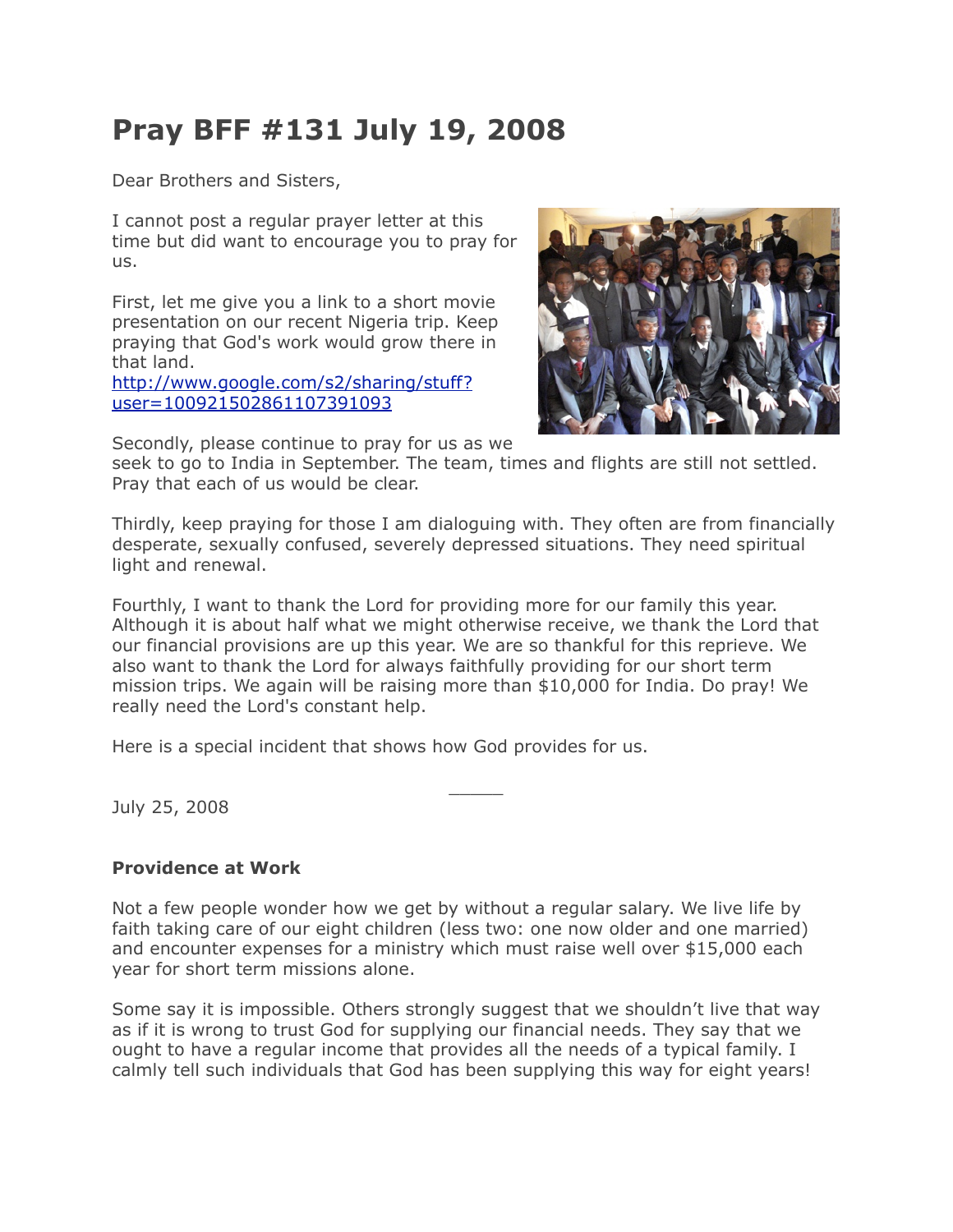We have many stories to tell but today we want to share a fresh new story about the special way that God cares for us. What just happened is another typical example of how God specially cares for us in our 'impossible' situation.

I suppose there aren't many people that take long road trips in an eighteen yearold van with more than 185,000 miles on it carrying eight passengers inside. Our van is rusty in places, noisy and gobbles up the gas. We are thinking of downsizing to an eight-seater (from twelve), but in the meanwhile it is what our Lord has given to us. We try to be content with what He has given. I introduce our van because the special story that I share today involves troubles that we recently experienced while driving it. One can use the above argument and suggest that we should not drive our old van on long trips, but we feel it is proper to visit our parents and good to take a family vacation. What just happened shows how God can and does help us even with our huge old '92 Ford gas-guzzling van.

We were glad to visit our old home church, the one where Linda grew up in Lynn, Massachusetts. It was the same church we both attended when we married or were home on our furlough from missionary work in Taiwan. There are lots of fond memories and friends there. After church we headed to one of the old places that has some memories etched into it, Kelly's on Revere Beach. While driving there, suddenly the brakes went. That means that when I was trying to use my brakes they suddenly were not working. I put my foot on the brake and the van kept going!



We had just traveled over 600 miles in the past week. This could have happened anywhere. We could have been somewhere in the beautiful New York Pocono mountains–far from anywhere, or in line at a toll. The weather could have been scorching hot, or we could have been caught in a traffic jam when our van became undriveable. The van brakes went just before the corner where I was slowing down to take a left turn from my left lane. I didn't need to stop for oncoming traffic and turned left. The bigger the vehicle, the harder to stop. We are glad that the Lord cushioned

our stop with a little hill after the turn and a place to pull over.

I quickly pulled out my cell phone and was about to search for a number but quickly put it down and said aloud, "Let's first pray." We prayed and entrusted our situation to the Lord. Several things immediately came to my mind. What was I going to do with my family? Is there a shop that can fix it on Sunday? Perhaps I can talk to my sister's dad who lives nearby. I did not have his number but fortunately I found my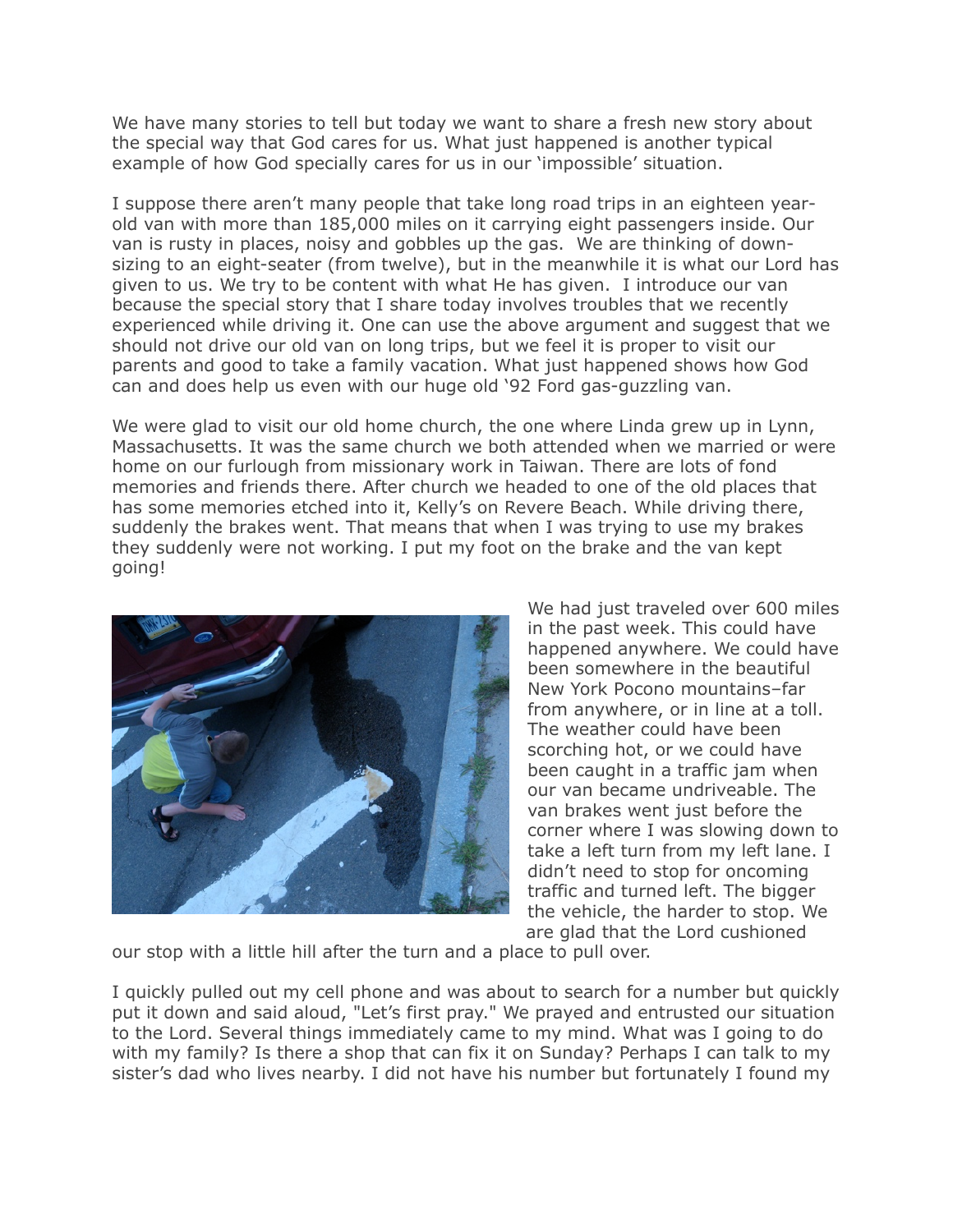sister's number on the cell phone that I rarely use. So I called my sister to get his number.

My prayer was not long, but it was evident that God had carefully arranged things. First, it is very difficult to get my sister to ever answer the phone but there she was

on the line talking! I had not been able to reach her for several days as it was. Second, she could reach her daughter, which she said was a near miracle, to help drive us back to her house.

She said that she would contact her dad and give me a phone call back. I do have AAA, a towing service, but did not know where to get towed to or a reliable garage to get it fixed. She called back and said that she could not get in touch with him. I was wondering, "Should I call AAA? Where would I tell the towing company to take the van to get fixed? I



knew nothing of this place." This was Sunday and shops were not open. It is hard to get caught in a place away from home. While I was thinking all of this, I looked up toward the road that our short street intersected with.

Could it be? It looked like my sister's Dad walking along the sidewalk. I quickly got out of the car and went over to him and said, "You are just the person I was looking for!" He did not at first recognize me but did in a short moment. It was good to see him.

He knew people around this town and quickly helped me find a place to tow our van and a place to fix our van the following day. The timing of my sister's Dad to walk by was unbelievable. My sister says he often walks down by on the beach where we would never had seen him. The timing had to be just right. Those who heard this story have rightly used the word 'providential.'

The whole story is not over. Right now my van is in the shop, but we are back home with Linda's Mom up in New Hampshire. My kind sister allowed us to borrow her SUV. I will go back tomorrow to get the van. As a bonus, my sister had invited us for lunch. We had not reached the restaurant. She 'just happened' to have a 'ton' of stuff left from a party the day before. She was not being polite. My sister and her daughter brought out a 'ton' of stuff including deserts, meats, appetizers, various kinds of drinks, fruit, etc. It was like a big party. Chocolate covered strawberries, cheese cake, cheese and crackers all prepared. She said she really wanted us to help her clean out her fridge. We were glad we could help!

Although the whole story is yet to be written, enough has been inscribed into history for us to have hearts overfilled with joy. My daughter Allison said that she was not surprised at all of this because she had recently seen God's amazing work in her life.